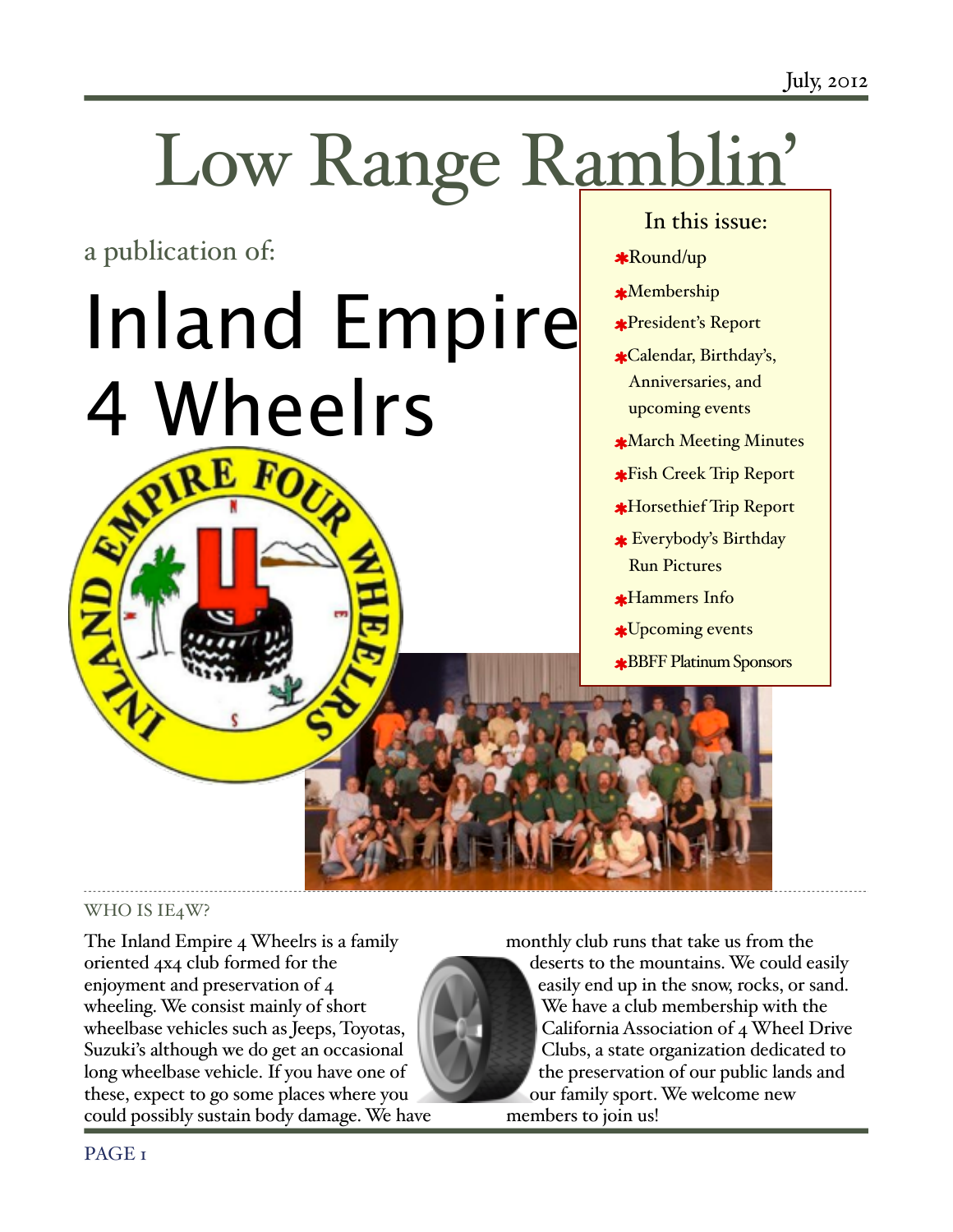July, 2012

# IE4W ROUNDUP

Come meet new friends! Bring your 4X4 ! All Four Wheelers welcome, Old Timers and New. Bring the family for dinner & enjoy it with new friends. Find out where to go Four Wheeling! Learn the newest tricks of Four Wheeling. Check out Radical videos & vehicles. Vehicle Safety advice available.

Come Play On Our RTI Ramp! The articulation ramp is a great tool for checking the effect of modifications you have made to your vehicle. For example, it can be used to check brake line length, if your shocks are the correct length for your lift, etc.

From the North, take the Washington Street exit off the Southbound 215 freeway and turn left at the light. From the South, take the Washington Street exit and make two left turns over the freeway. Graziano's is located on the left between McDonald's and Del Taco.

The IE4W Roundup is held the 2nd Tues. of each month from 6-9 PM at: Graziano's Pizza Restaurant 1080 E Washington St. Colton, CA 92324 (909) 824-2770



#### IE4W WANTS YOU... TO BECOME A MEMBER!!

The Inland Empire Four Wheelers welcome all guests to participate in club functions such as runs, business meetings, Roundups, and social gatherings. However, we would also like to welcome in our guests as full time members. As an IE4W member, you will enjoy certain benefits, just to name a few; you will be allowed to purchase plaques to display on your vehicle, you will be allowed full voting rights for bylaw changes and board of directors elections and look toward some new fun members benefits in the coming months as our membership committee builds new ideas.

The followings are the requirements set forth by the IE4W bylaws for membership requirement: Each prospective member must be 18 years or older, hold a valid driver's license, be the registered owner of a 4x4 vehicle, have the minimum CA insurance coverage, have their vehicle safety inspected, and attend 6 business meeting and drive his or her vehicle in at least 6 official runs (1 being an overnight run and 1 Adopt-A-Trail work trip) within a 12 month period. An official club run consists of 2 or more club members (with the exception of monthly club Runs). Each new member must sign the club's Assumption of Risk Waiver and will pay an annual \$24.00 fee which is used toward food, prizes, etc. for club events. Each new member must also be a member of the California Association of Four Wheel Drive Clubs. If you are not a member of CA4WDC when joining IE4W, you can pay their annual membership fee through IE4W. If you are already a CA4WDC member prior to joining IE4W, you must show proof of that membership to IE4W. CA4WDC serves as the "Mother" club to all California based four wheel drive clubs. Their main function is to help us in winning local and statewide battles to keep our public lands open for off-highway use. Your annual fee is used toward helping the fight in these battles. Each year new land disputes surface and every off-highway recreationalist is beckoned to help support the fight. So, not only will your lE4W membership be a fun, fellowship filled experience, you will also be supporting your right to enjoy off-highway recreational areas for years to come.

IE4W Club Website: <Http://www.ie4w.com>Webmaster: Carl Lhamon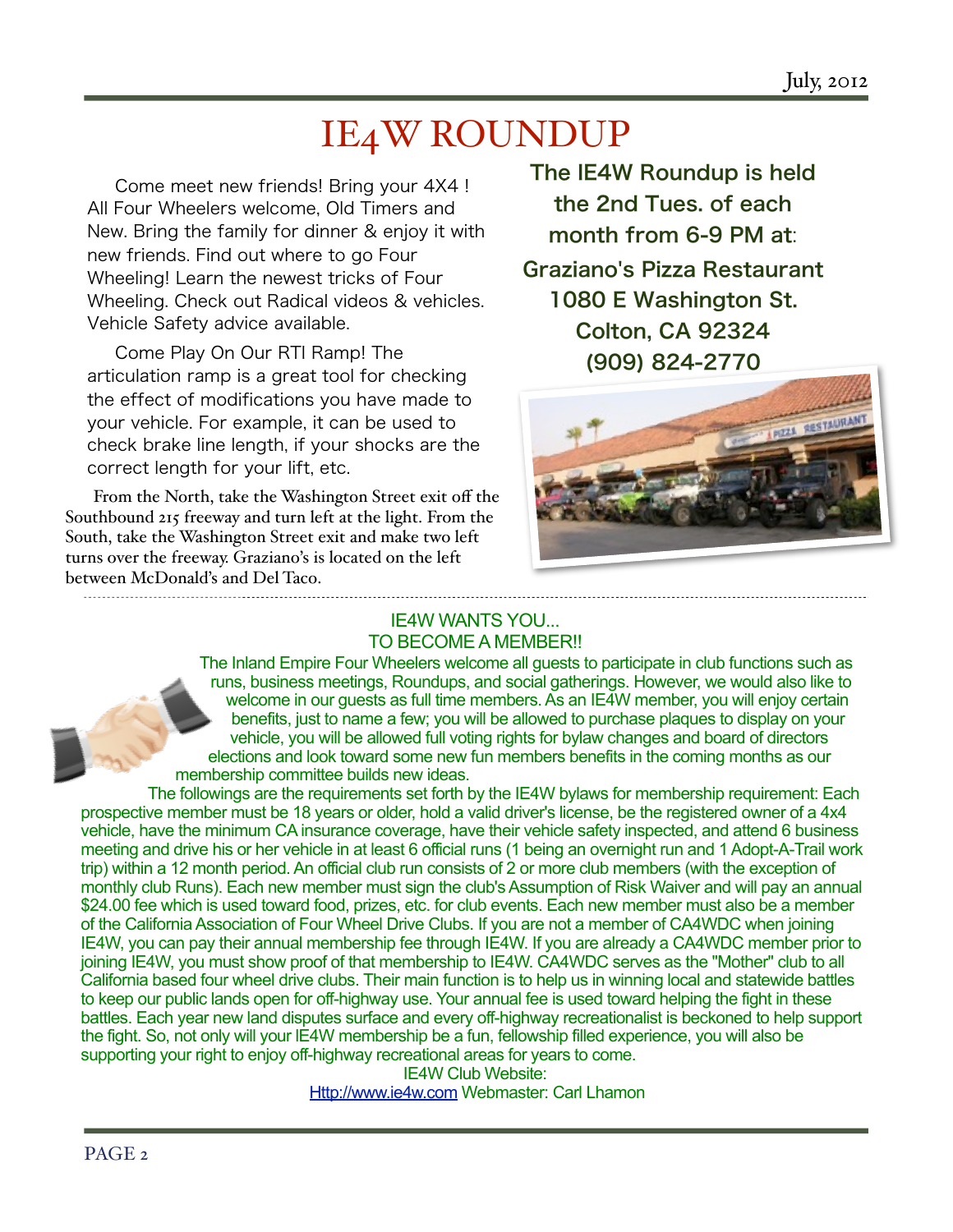# **IE4W Presidents Report**



**E4W Presidents Report - July, 2012**

Wow! Big Bear Forest Fest XV was one for the record books. I heard nothing but positive comments from everyone I spoke with. I would like to thank Mike Moore for the tremendous amount of work he put in to Big Bear Forest Fest again this year. I would also like to thank the members of the Forest Fest Committee for all their hard work. I would like to thank our members and guests for their help. And, I would like to thank our vendors and sponsors. And, I would like to thank Redlands Chrysler, Jeep, Dodge, Ram for hosting last month's meeting.

What a great event.

Next month we will begin accepting nominations for next year's board members. If you are willing to serve as a club officer let people know. It would be good to have more than one nominee for each position. The election will be held in September. We will also vote on Trail Leader of the Year and Tail Gunner of the Year. The installation picnic for the new officers and for the club awards will be on September 22 at Rancho Jarupa Park.

Tom Thompson, President Inland Empire 4 Wheel'rs

## Board of Directors

| Dualu ul Dilectuis                |                                                       |
|-----------------------------------|-------------------------------------------------------|
| President                         | Tom Thompson                                          |
|                                   | president@ie4w.com                                    |
| <b>Past President</b>             | George Biddlecombe<br>ppresident@ie4w.com             |
| <b>Vice President</b>             | Jim Miller<br>vpresident@ie4w.com                     |
| <b>Secretary</b>                  | Dani Goldberg<br>secretary@ie4w.com                   |
| <b>Treasurer</b>                  | Mike Moore<br>treasurer@ie4w.com                      |
| <b>Membership Chair</b>           | Kevin Dahl<br>membership_chair@ie4w.com               |
| <b>Hospitality</b>                | Tom Thompson<br>hospitality@ie4w.com                  |
| <b>Newsletter</b>                 | Wende Owen<br>newsletter@ie4w.com                     |
| Big Bear Forest Fest<br>Chair     | Mike Moore<br>bbff@ie4w.com                           |
| <b>Historian</b>                  | Larry McRae<br>historian@ie4w.com                     |
| <b>Round Up</b>                   | Jim & Sue Sloan<br>round-up@ie4w.com                  |
| <b>Adopt A Trail</b>              | Mike Petrarca<br>adopt-a-trail@ie4w.com               |
| Environmental<br>Affairs          | <b>Bob Peterson</b><br>environmental affairs@ie4w.com |
| <b>Safety</b>                     | <b>Stephen Owen</b><br>safety@ie4w.com                |
| <b>Web Site</b><br>Administration | Stephen Owen<br>webmaster@ie4w.com                    |
| <b>Public Relations</b>           | Tim Kemp<br>psa@ie4w.com                              |
| <b>Club Merchandise</b>           | Ken & Cindy Ehlers<br>house_chair@ie4w.com            |
| Sheriff                           | George Biddlecombe<br>sheriff@ie4w.com                |
| <b>Trail Boss</b>                 | <b>Randy Stockberger</b><br>stckbrgr@sbcglobal.net    |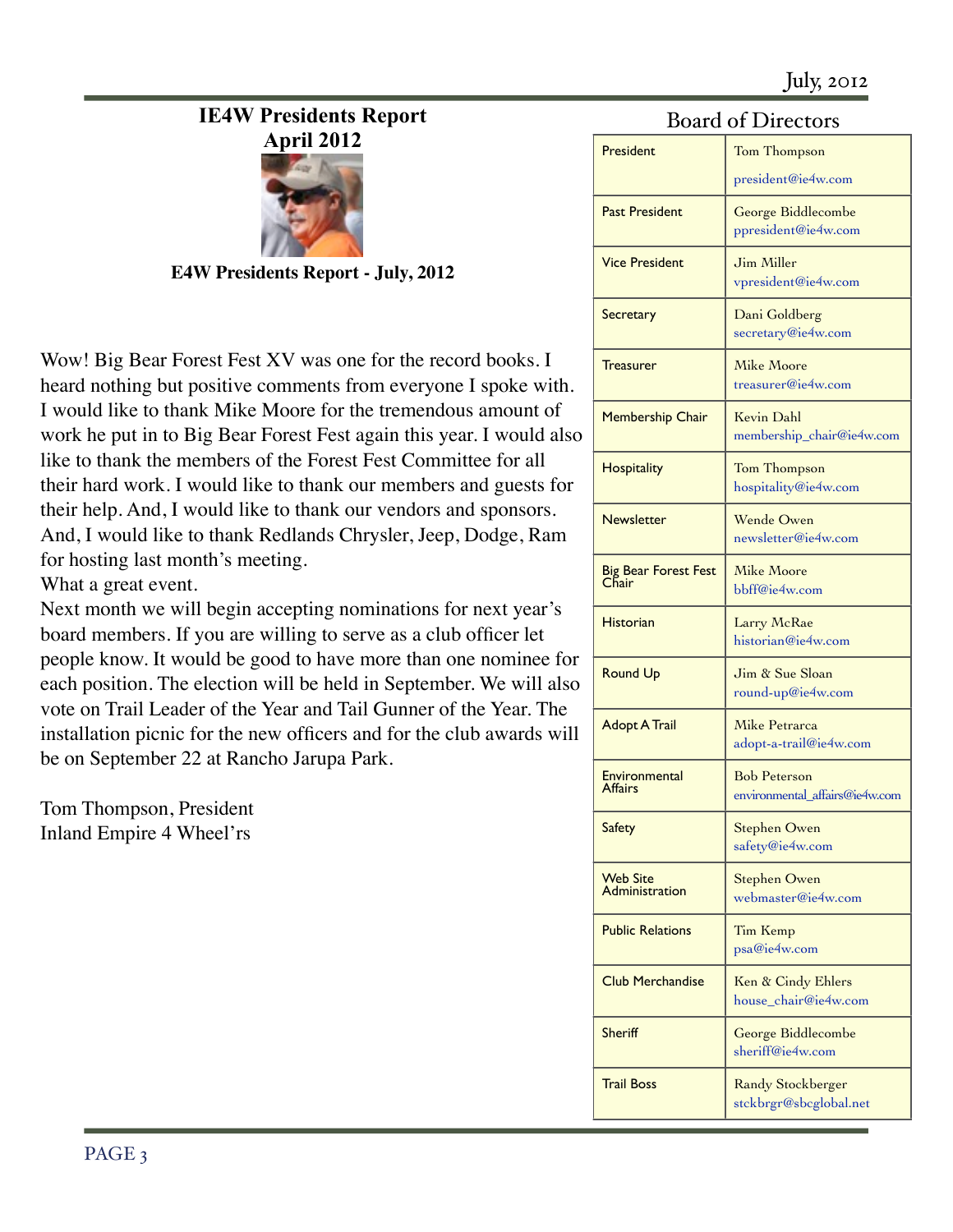





IE4W Presented two donations to land use at this year's Forest Fest. They were for \$2500 to Blue Ribbon Coalition and \$2500 to CORVA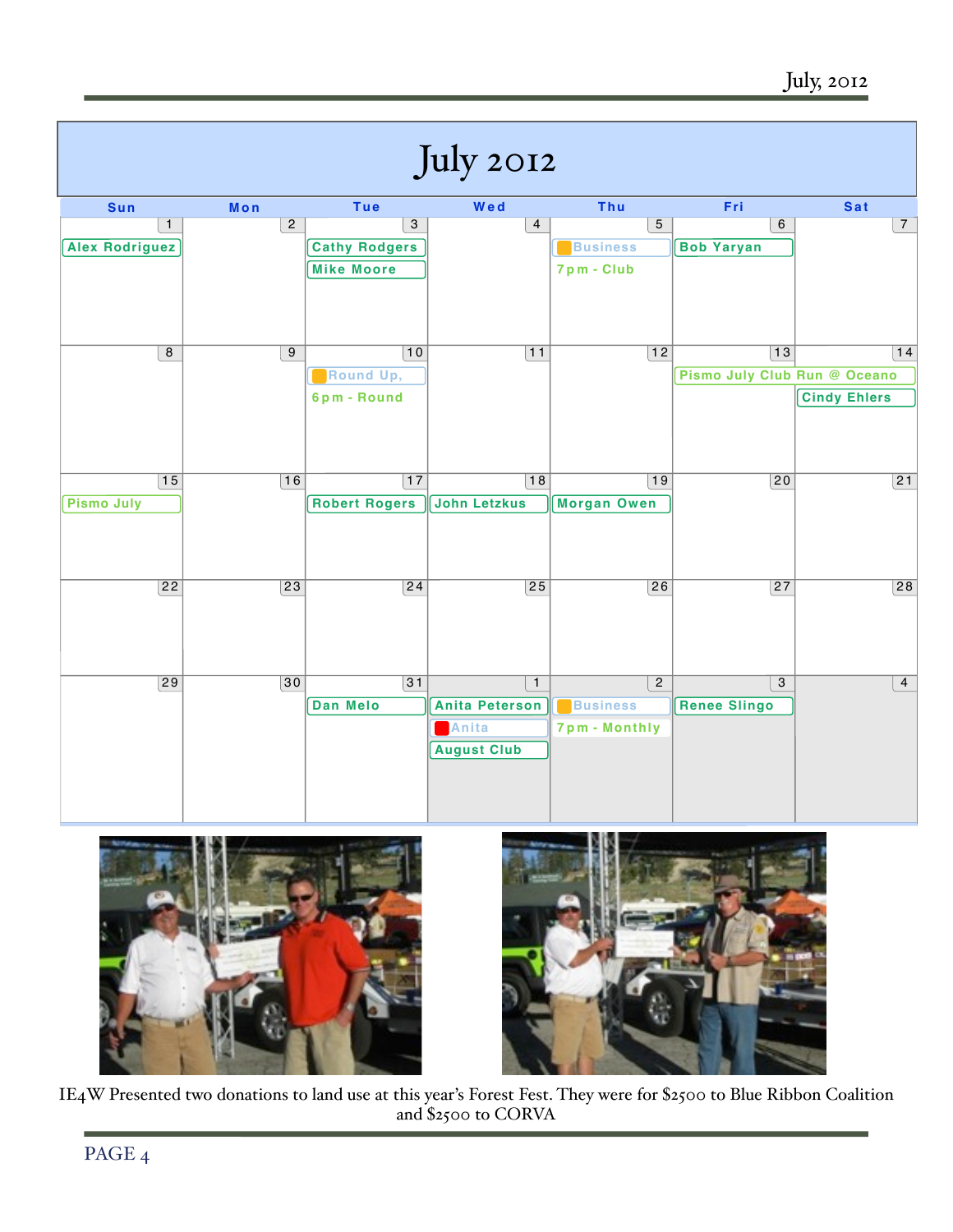#### **IE4W Business Meeting –June 7, 2012**

#### **Open Meeting** –

Pot luck began at 6:00 pm. Meeting called to Order at 7:00pm by President Tom Thompson at Redlands Jeep Dealership.

The guests stood and introduced themselves. The guests present were: Julia & Bill DeChenne, Randy & Mondi DeChenne, Cameron & Andres Parker, Ron Hodgson, Caroline O'Neill, Devin Kenny/Hernandez, and Karen Bennett. The secretary's minutes were approved for May as published on-line.

#### **Reports**

**VP Report –** Jim Miller present; He and Mike Moore attended the Cal4Wheel meeting. Joe Smith of TDS won Vice President.

**Government Affairs and Land Use-** Wende Owen present; "Mike, Loren, and I went to NEPA meeting; now we know how to talk to the Government"

**Upcoming Club Runs and Events -** Randy Stockberger present; "We all know what we are doing this month, BIG BEAR FOREST FEST!"

**Treasurer Report**- Mike Moore present; Thanks to the Yaryan's who donated back their reimbursement for food for the pre-run weekend meal. Taxes should be \$500 - \$600 this year, voted and approved paying the taxes.

**Big Bear Forest Fest Report**-Mike Moore present;

Registration update is 766 adults and 134 kids right now.

343 vehicles this year – 327 last year.

114 Motor homes this year- 103 last year. 59 tents this year- 33 last year.

We have 24 Platinum Sponsors this year- 11 last year.

All members may be onsite at noon on Thursday. Justin Burke will be bringing the club trailer up the mountain. Randy Stockberger asked that everyone use the turnouts to let motorists pass. If anyone has family radios please bring them.

Cheri McRae read over her sign up list for KP jobs at FF and filled in a few blank spots with volunteers. She is expecting to serve 800 dinners. Chaun Goldberg volunteered to bring a pressure washer in case it is needed.

Randy Stockberger asked for a volunteer tail gunner on John Bull Sunday -Ben Hoskins. The Suzuki Squad volunteered to do a Friday night run to Dish Pan. All the trails for Friday night are full. Bob Yaryan is now leading the Tri-county social Club run.

Wende Owen read a list of Vendors.

Axial will be setting up a race course so bring your cars.

The rock wall will be 3 hours this year from 3-6pm.

Steve & Wende Owen will have ham radio info cards for everyone with a license. Meet at registration booth at 5pm on Friday to coordinate. Steve Owen will have band-aids at safety booth.

T-shirts are all ordered and paid for.

IE4W donated 2 GoPro cameras and an IPAD to the raffle.

Barbra Borgornio donated quilts to the raffle.

Refreshments this month were provided by our pot luck.

#### **New Business** –

Wende Owen made a motion to donate \$2500.00 to CORVA. Approved.

TDS has asked us to donate \$5000.00 to their OMG campground. Tabled for more discussion next month. **Raffle** – No raffle this month due to the pot luck. Justin Burke will bring the prizes for the July meeting.

A motion was made to close the meeting. It was seconded and approved by the membership.

Submitted by Dani Goldberg, IE4W Secretary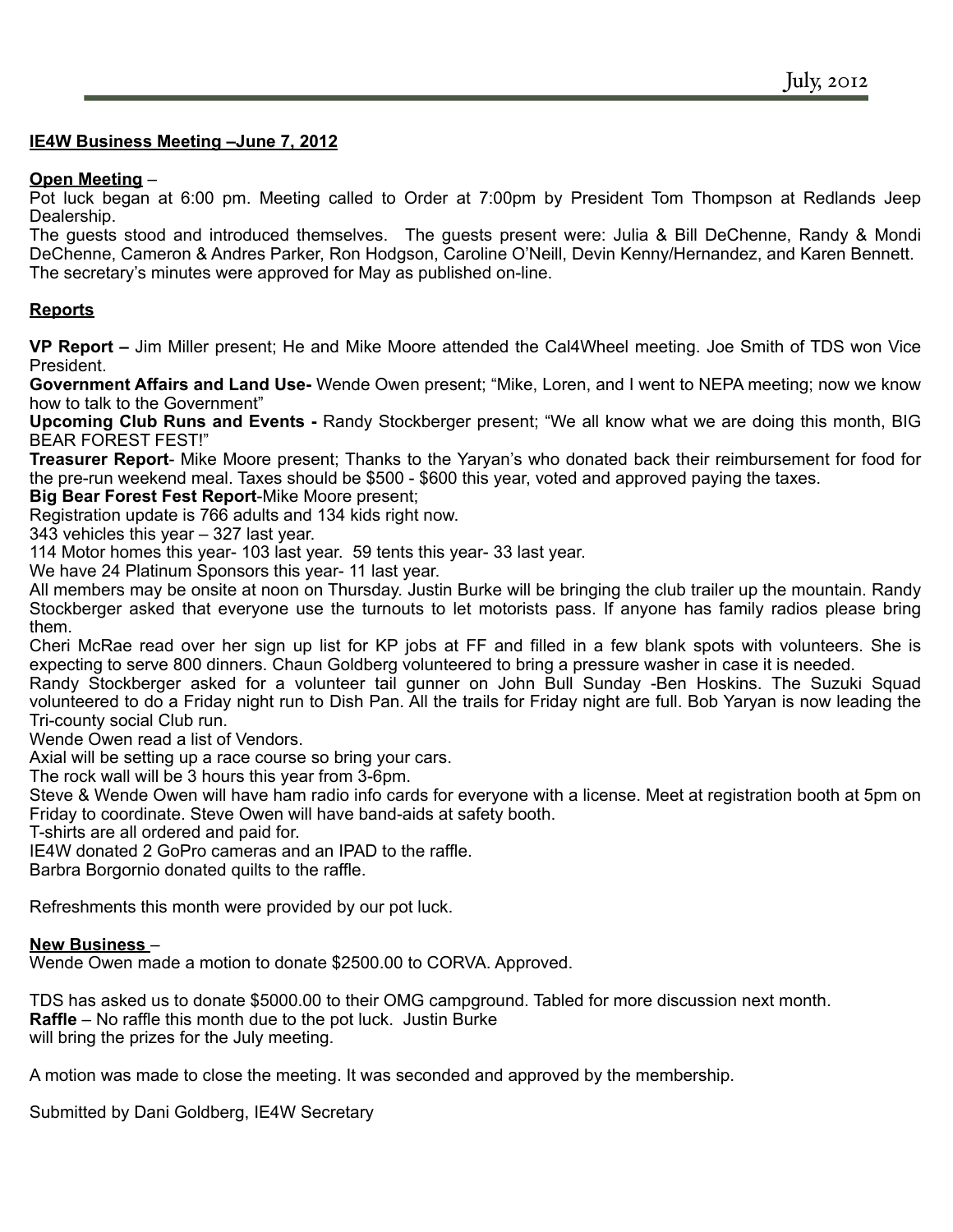# **BIG BEAR FOREST FEST 15**

Another Big Bear Forest Fest is behind us and everyone in IE4W that attended and worked for the cause should be congratulated on a job well done. The surveys are in and we were an overwhelming success. Out of 105 responders, representing 346 individuals (almost 40% of those that attended) we received an A+ in almost every category - food, trails, check in process and overall happiness. On a scale of 1 to 5 we received an overall rating of 4.7 for the 14 questions that we were graded on. One person felt we are overpriced for what we offer and commented that it was the most expensive event they have ever attended – on the other hand 104 felt



we are the best value around and several felt we were underpriced – I guess it just depends on what you are looking for. We got an A+ on the kids raffle and activities but only a B on the adult raffle – the survey was split – we need to have double the prize packages but we need to get rid of them in half the time.... something to work on for next year! At least there were no complaints on the weather and oh so many comments that they can't wait until next year to join us again for one of the best events around.

### Mike Moore

Treasurer & Forest Fest Chair

# BBFF Raffle Report

Another Forest Fest is over and the raffle and vendor totals are in. This year we had 43 sponsors of our raffle, this number includes nationally known companies all the way to a guest that made a donation. Of those 43 sponsors to our raffle we had 29 on site displays. We had vendors that travelled to our event from all over the country including Arizona, Nevada, and New York. The total in raffle prize donations was \$51,000, making it the largest in club history. The weather was perfect for the actual raffle this year (I saw just a few winter caps in the audience) and we were all wrapped up in a record time, just over two hours. The surveys that we received back from participants focused on two areas that they would like improved, more prize packages, and shortening the raffle time. Feedback from our vendors was very positive, many saying that they cannot wait for next year. A special thanks goes out to Tim Kemp for helping me recruit, park and register our vendors, plus the full day of bundling the prizes and helping run the raffle. Also a big thanks to Steve Owen and Jim Patterson for helping me park all our vendors according to the master plan. And another thanks goes out to George, Steve, Evan and Kim for helping with the raffle itself. Wende Owen

PAGE 6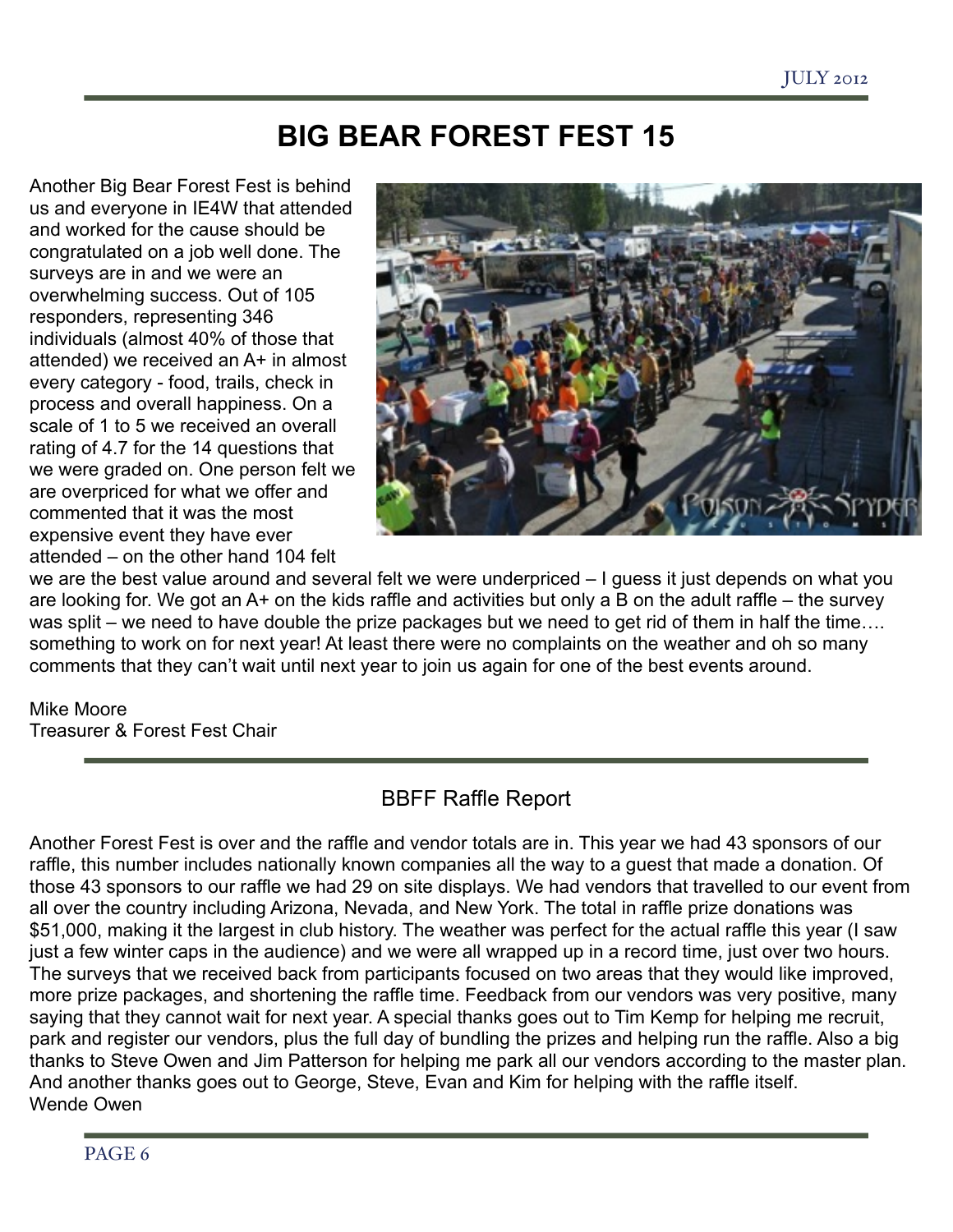#### **Pismo Beach Run**

**When:** Jul 13 – 15, 2012 **Where**-Oceano Dunes SVRA, 928 PACIFIC AVENUE, Oceano CA 93445 (map)

#### **Description**

Who: The brave and hearty souls who enjoy a lively campfire, a delicious potluck, the feel of sand between your toes, the sound of the waves to put you tosleep and the challenge of running the dunes.

What: Dunes for the fun of it. This is an excellent chance to get your sandlegs without the Glamis commitment. The dunes are smaller, but stillchallenging till you get the hang of it. Friday night fence line run to competition hill, Potluck on Saturday night is to die for followed by a bonfire and smores. Run to town for world famous clam chowder at Splash Cafe if you don't wanna cook on other nights. The long flat beach with shallow tide is perfect for skim boarding.

Anyone planning on attending will want to make reservations for 2 nights at Oceano Dunes SVRA starting on Friday 7/13 on the web site [www.reserveamerica.com](http://www.reserveamerica.com) the cost is \$10.00 per night and a non refundable \$8.00 reservation fee. 2 nights would be \$28.00.

 There were more than 961 of 1000 spaces available on 4/3/12, and usually disappear by two weeks prior to the planned weekend. I will be heading out Thursday 7/12 to set up as large a site as possible depending on the number of respondents, but likely in the same area as last year, somewhere between post 3 and 4 about 50 yards from the water line. So if you come early and set up before I get there don't get mad if we move.

 At Oceano Dunes SVRA, the campsites are on the beach in the OHV area. Four-wheel drive vehicles are recommended. Each vehicle entering the park under its own power must have an individual reservation number. Vehicles on trailers do not need a reservation. Camping is on the beach in soft sand. Beach offers 1500 acres of off-highway vehicle space where dune buggies, quads, etc. may be operated. We will be bringing the kids' quads this year. Camping is considered "primitive" there are no flush toilets or showers at this park. The park is highly used by off road vehicles and can get noisy. When you reserve one of these sites, it will not be a site-specific reservation.

Or of course any other accommodations you would be happy with. Here is the info for the RV Park the club has used in the past:

#### Pacific Dunes Ranch RV Resort

<http://www.rvonthego.com/Pacific-Dunes-Ranch.html>

Pacific Dunes 1205 Silver Spur Pl,

Oceano, Ca 93445 (888)908-7787.

The cost per night is around \$50-\$55. Anyone who wants to come but does not want to camp right on the beach could volunteer to organize the RV park which would encourage the like minded to come this year. If camping off the beach, ATV's must be trailered onto the beach past post 2. In the past people at the campground have left their locked ATV's and trailers down at our beach camp. We recommend leaving a key to the trailer with someone on the beach in case we need to move it for some reason.

Additional info for Pismo:

General

[http://www.oceanodunes.org/](http://www.oceanodunes.org)

Pump out and water delivery service:

<http://yobananaboy.com/home.htm>

Tide chart (more important for winter when the creek is up): <http://www.classiccalifornia.com/tides.htm>

Reserve America for reservations in any of the state parks: [http://www.reserveamerica.com/](http://www.reserveamerica.com)

Trailer rentals on the beach... Delivery and dumping included: [http://luv2camp.com/](http://luv2camp.com)

Proudly, PDiddy

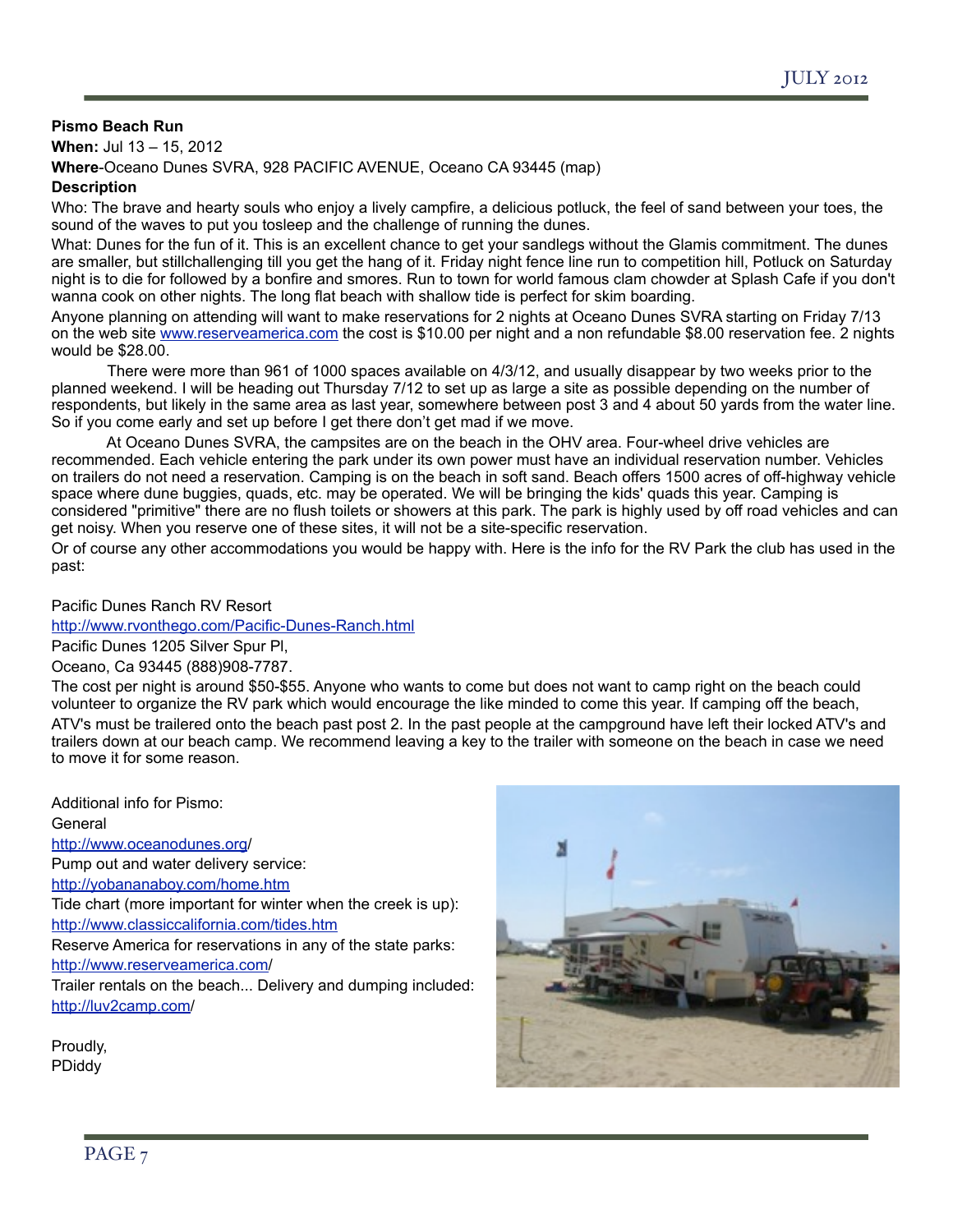Holcomb 2 Trip Report:

Tail Leader: Me- Steve Owen

Mid Gunner: Joshua Stockberger

Tail Gunner: Evan Owen,

Guest: 21 Rigs including Tim Carlson with Metal Cloak

Our trip was slated to leave at 8:30, I arrived to the line up at about 8:20. The whole group was ready to go. They all had their passports in their windows or in their vehicles. We had one Toyota on our run to make fun of. After a quick confirmation of the participants my trail crew arrived. Just in time. We were not in a hurry because we knew there were two groups in front of us. I gathered the group and decided to have our driver's meeting at Snow Valley. No reason to rush forward and run into the two groups in front of us. Everyone seemed eager to go and get their Saturday Trail started.

A couple of us had Ham radio's (Tim with Metal Cloak and my hand held in Joshua's Rig). This really helped a lot because when the Cb's cut out we were

able to effectively communicated. Also we could chitter chatter without the group hearing. So if you don't have a ham radio, get one. We headed out towards green valley lake. At the turn off we came upon the

Dishpan Springs group airing down. We pulled forward of them.

Not wanting to eat their dust and having already done our drivers meeting, we hurried out group along with their airing down and headed out in front of the group. We hit the entrance to Holcomb without having lost anyone. That is not to say the same for the Tri-County Social Group. John Maldonando soon came upon us as we were getting everyone up the rocks. Apparently he had lost his group.

Everyone was well equipped and the trail guides did not need to help much until a silver nearly stock JK came through. As you can see from the picture there is three trail guides wondering what the heck is going on. What was going on is that a stock Sahara, open front and rear, had snuck into our group. He had some trouble and it took a bit of rock stacking and fineness to get him through but we all made it up without breakage or damage. Most of the rigs were very well equipped and walked through the entrance to the trail without incident.



We continued on the trail and eventually hit the large granite rock at the top that proves irresistible to many. Joshua's enthusiasm could not be tempered. I heard on the radio, a trail guide is stuck and thought to my self, what? Well, the brand new bumper that Joshua just bought (from me no less) gave him some fits and dug into the ground. Not able to go forward or back he called for help. Maybe he should have gotten a PSC BPH bumper?

Guests always love to get to use their winches so we turned a guest around, hooked up Joshua's rig and he was up the rock in no time. He was happy as a clam and smiling from ear to ear. The remaining trail was uneventful, we had one CJ get stuck on a rock as big as his tire and need a High Lift jack to get out; but overall everyone did well. Even our stock Sahara did great. Not getting hung up at all. Listening and a great attitude always help.

In the end everyone had a great time. We finished the trail without major incident, never running into the two groups that proceeded us.

Until next year, BBFF Holcomb 2 Steve Owen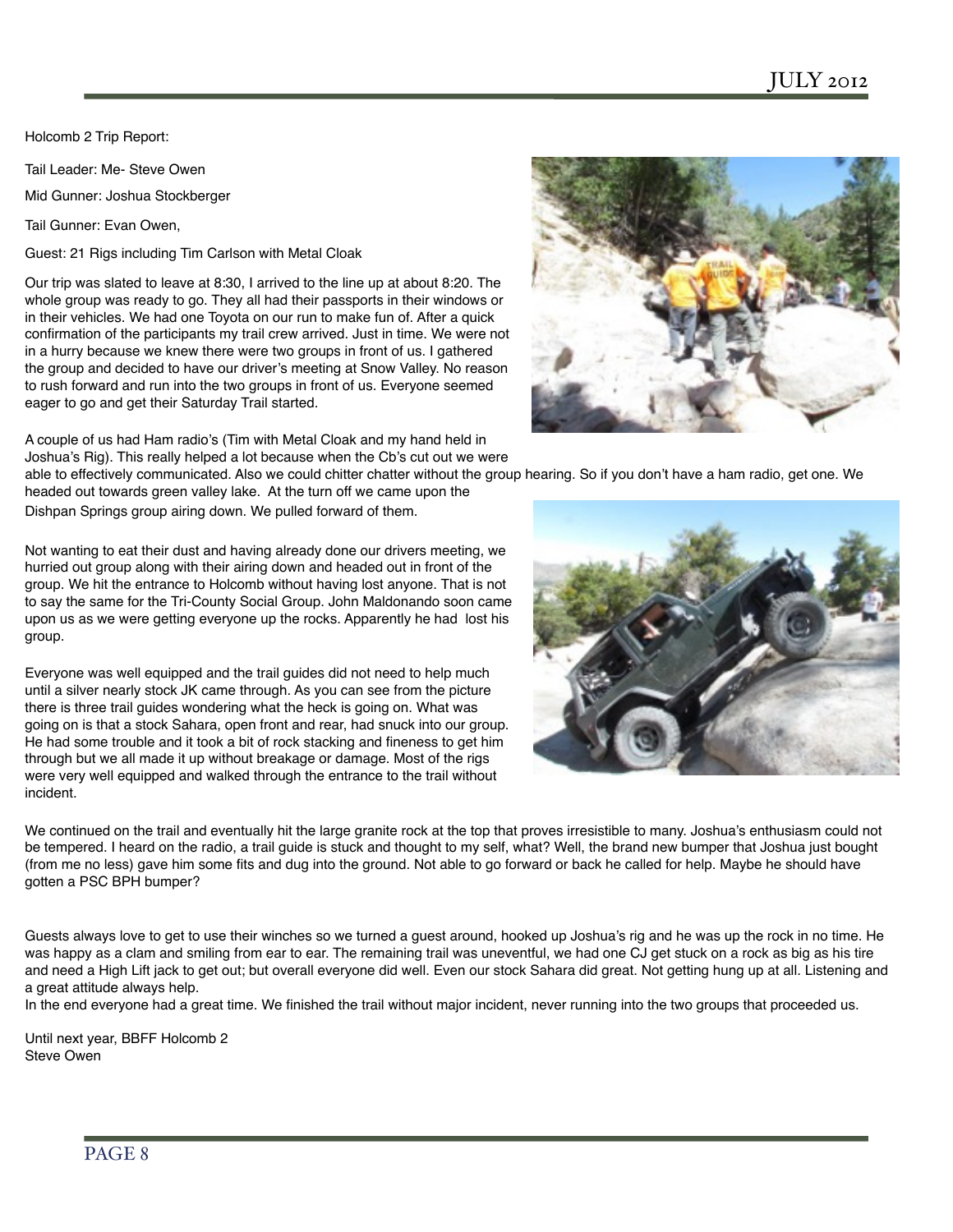Trip Report: BBFF Onxy Summit Run - Saturday June 16, 2012

Tail Leader: Me- Jerry Burgess Mid Gunner: Rick Ventriglia Tail Gunner: Doug Russell Guests: 18

Drivers lined up at Snow Valley eager for an early morning run. I walked the line and gave a quick inspection of the vehicles for equipment and appearances. I found no concerns with the line. Each guest presented a trail pass for the run until 2 late arrivals made their appearances. With exceptional reasons, they were unable to make their designated run and were granted permission by the "Grand Trail Leader" to become part of Onyx Summit trail run, as no drivers are left behind. A driver meeting was called 10 minutes before planned departure for our group. Introductions were made for trail guides. Rules and restrictions were covered as well as a planned overland route that would get us to the trail head.



We departed Snow Valley turning right and passed another trail

group lined up out front of Snow Valley, where-by we apparently absorbed a vehicle from that line into ours. We headed east on Rim-ofthe-World and and learned about the history of Big Bear. As we arrived at the Dam, 2 guests decided to break ranks to turn left against

the Onyx Summit Run. We<br>Upon arrival at the trail head.

frame trucks that surprisingly made radiator and was showing signs of overheating, so when we reached



everyone self prepared their passed the Pontiac and nearly all<br>trail vs: bypass. We had 2 large

the top, it gave us a chance for the group to break for lunch and the Jeep to cool.

Following lunch, we headed back down Pontiac Sluice and then down Rattlesnake canyon through the gold mining area. We opted as a group to stop at the 1880 era smelter in lieu of the Black Diamond trail as time was running out. The guests seemed to thoroughly enjoy the short side trip to the smelter and view the ruins and house while discussing life

conditions of a miner during the late 1800s. We left and headed towards the Rose Mine area, however the CJ was overheating and had to stop on the side of 2N02 about ½ mile east of the Rose Mine. After a short discussion with trail guides, it was decided that Doug would break off and remain with the CJ as Rick moved from mid to tail thus allowing the group to remain on schedule for completing the trail in a timely manner.

The group arrived at the trail head and each guest handled his own vehicles needs to prepare for highway travel. Those guests that wanted to break off and head back early for gasoline or supplies were permitted to leave and head back to Snow Valley. The CJ arrived on a tow strap behind Tail-gunner Doug while guests were still preparing to leave, so all was accounted for and no one was left on the trail. The CJ drove back to camp under its own power without incident. Trail guides were last to leave the trail head and return to camp. The CJ was part of the Sheriff's report later that evening. Mark, the driver of the CJ, was camped behind me, and was totally behind the Sheriff's duty to report trail issues in good sport. Everyone had a great time.



Jerry Burgess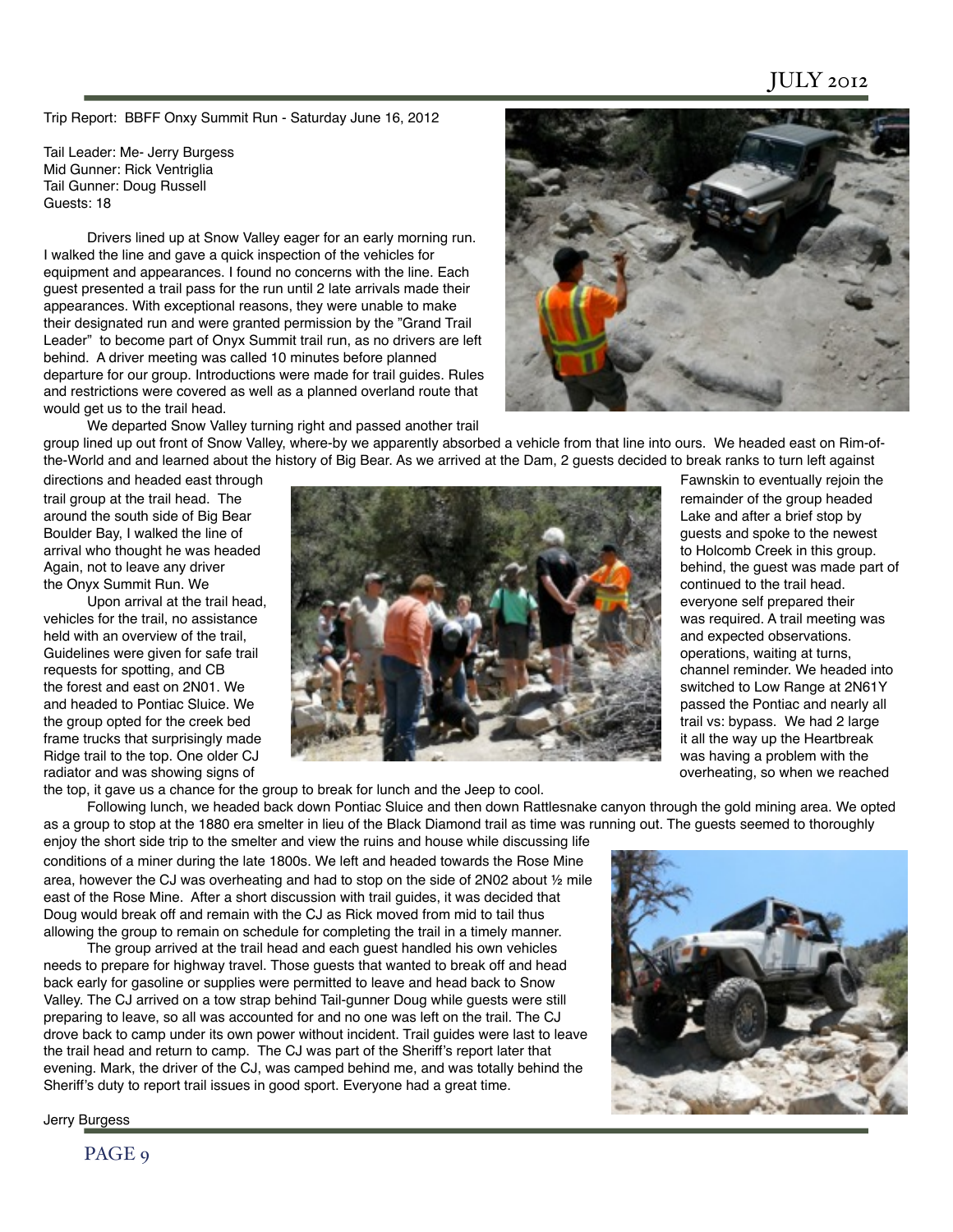BBFF Sunday: Gold Mtn

TRAIL LEADER JERRY ROGERS<br>MID GUNNER ROBERT ROGER ROBERT ROGERS - RON ROGERS SHOTGUN<br>MR P DIDDY TAIL GUNNER

WE LEFT SKI CAMP ON TIME AND DROVE TO OUR TURN OFF, AIRED DOWN AND HAD OUR DRIVERS MEETING. WHEN WE GOT TO THE FIRST OBSTACLE WE HAD BREAKAGE ON ONE GUEST AND HAD TO GO BACK TO THE HIGHWAY. WE GOT EVERYONE ELSE ON THE WAY UNTIL ANOTHER JEEP HAD VAPOR LOCK. WE GOT HIM GOING AGAIN AFTER A WHILE. ROB, RON & P-DIDDY HELPED EVERYONE THRU THE TOUGH SPOTS. GEORGE WAS GREAT TO HAVE WITH US. I TOLD EVERYONE IN OUR GROUP THAT P-DIDDY WOULD TALK THE ENTIRE TRIP AND THEY HAD TO DECIDE IF HIS INFO WAS TRUE OR NOT. HE GAVE US LOTS OF VERY INTERESTING HISTORY ON BIG BEAR AND EVERYONE TRULY ENJOYED IT.

STOPPED FOR LUNCH - GOOD CONVERSATIONS AND THEN FINISHED THE TRAIL. EVERYONE WANTED TO CONTINUE ON...HOWEVER, THE TIME RESTRAINTS TO GET BACK TO CAMP ELIMINATED ANY FURTHER RUNS. WE HAD THE YOUNG LADY FROM POISON SPYDER (STARLIE) ON OUR RUN WITH A BASICALLY STOCK JEEP. SHE MADE THE ENTIRE RUN WITH HER SON AND DID A GREAT JOB!

ANOTHER GREAT DAY ON THE TRAILS.

JERRY ROGERS

Trip Report Holcomb Creek

Saturday June 30, 2012

**Members**:Loren Campbell, Trail Leader,Jim and Sue Sloan, Tail Gunner,Mike Moore,Wayne Coey, Alex Rodriguez, Bill Henry **Guests:**Richard and Annette Mordoff,Loren Webb (riding with Loren) A group of us had to get one more run in for June, so we met up at Kay's Café Saturday morning and departed at 8:40. Loren had his hot oil temp light come on the drive up the mountain, but after pulling over for a few minutes and leaving the engine running, the light went off and we continued on up the mountain. If you have a 2007-2008 JK with Auto Trans and haven't had the recall done that enables this warning, you should make sure you have it done soon, pulling over and waiting for the light is much better than having hot trans fluid boil out if you don't know. While airing down at Green Valley, Bill Henry pulled in and joined us.

With clear blue skies and temperatures 10 to 15 degrees cooler than thevalley, Holcomb Creek was busy, we passed groups from San Diego, VictorValley, Waywegoes, MyJeepRocks, and Freelanders coming the opposite way.Even so, the run was fast and no straps or winching was needed. We even spotted a bald eagle perched on a tree just after the second rock garden.

About 1:30 we were back at the Fire Station in Fawnskin to airup, and we headed back down the mountain. There was some sort of accident at the bottom of the 330 that held us up, but fortunately only about 15-20 minutes.

Thanks for everyone that skipped out on cutting grass, pulling weeds, painting Jeeps, drum corps, and all the other things that you "should" have been doing. It was a great run!--

Loren



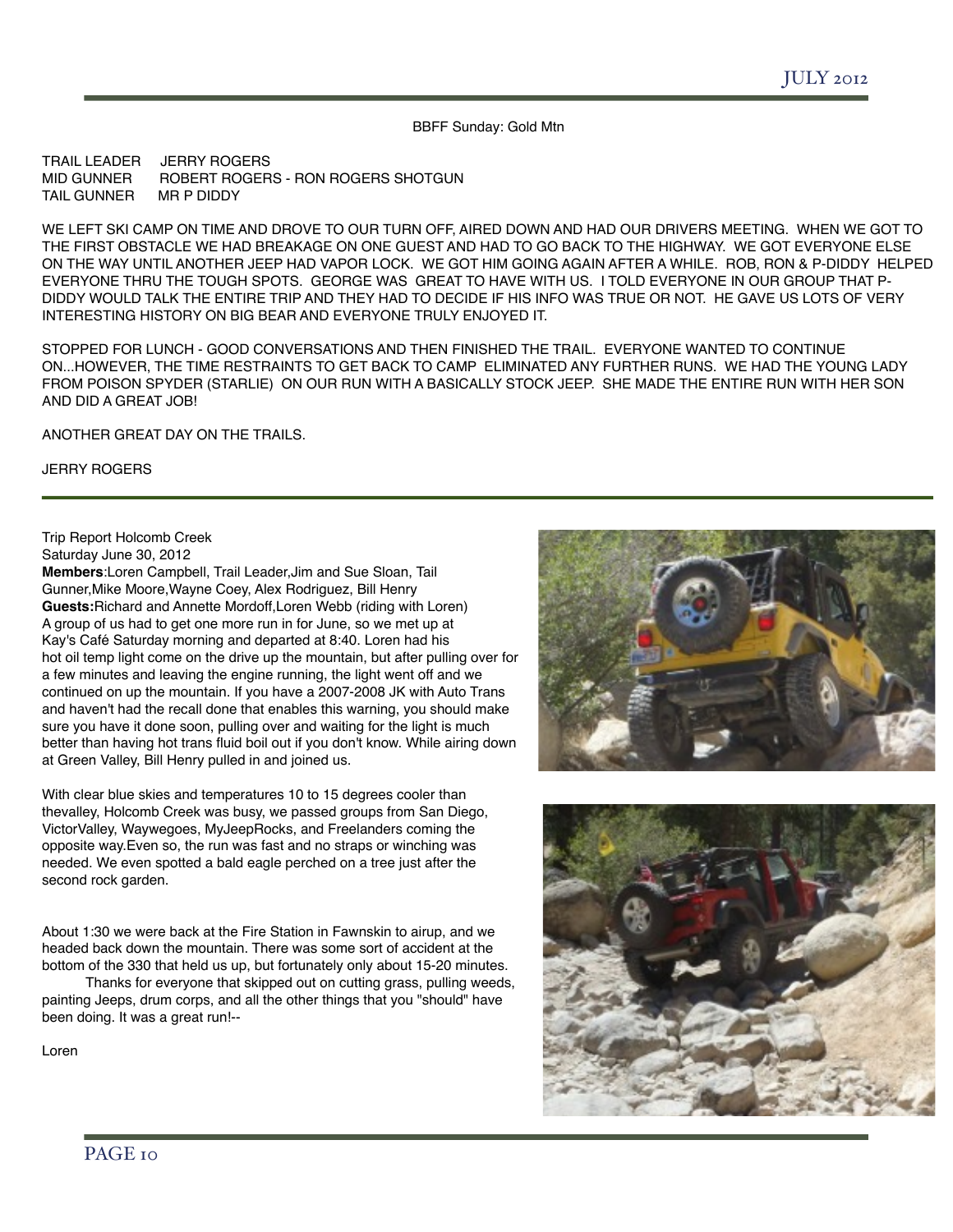| <b>Land Use:</b>                                                                                                                                                                                                                                                                                                                                                                                                                                                                                                                                                                                              | <b>Website Report:</b> |
|---------------------------------------------------------------------------------------------------------------------------------------------------------------------------------------------------------------------------------------------------------------------------------------------------------------------------------------------------------------------------------------------------------------------------------------------------------------------------------------------------------------------------------------------------------------------------------------------------------------|------------------------|
| Congratulations, we have a little win to<br>report this month. Many of you know<br>that Senators Simitian and Evans<br>proposed that 21 million dollars be<br>stripped from the OHV trust fund and<br>transferred to the state park system.<br>We were lucky to have the Governor<br>line item veto a large part of this<br>proposal and because of that there will<br>be only 7 million dollars taken for 1<br>year. This was a major issue that we<br>were calling Sacramento about for the<br>last couple of months, so thank you to<br>everyone who made calls and wrote<br>letters.<br><b>Wende Owen</b> |                        |

#### We have work to be done!

 The Road Maintenance Plan (RMP) for 3N03A Horsethief Flat and the required work for this fiscal year was completed last fall.

 As for our other three adopted trails, in the Lake Arrrowhead area, 2N27Y, 2N28Y, and 2N29Y; I was finally able to perform the RMP for the fiscal year. This means we have work to be done which will allow current members to gain awareness and potential members to fulfill their requirement.

 Required work: Repair some rolling dips, Install a few signs, Perform the 5-yr cut, and use the tractor/SWECO.

Look for postings for days that we will be completing some work.

Thank you for your support, Michael Petrarca, AAT Liaison – IE4W, AAT Liaison Coordinator – AAT Program